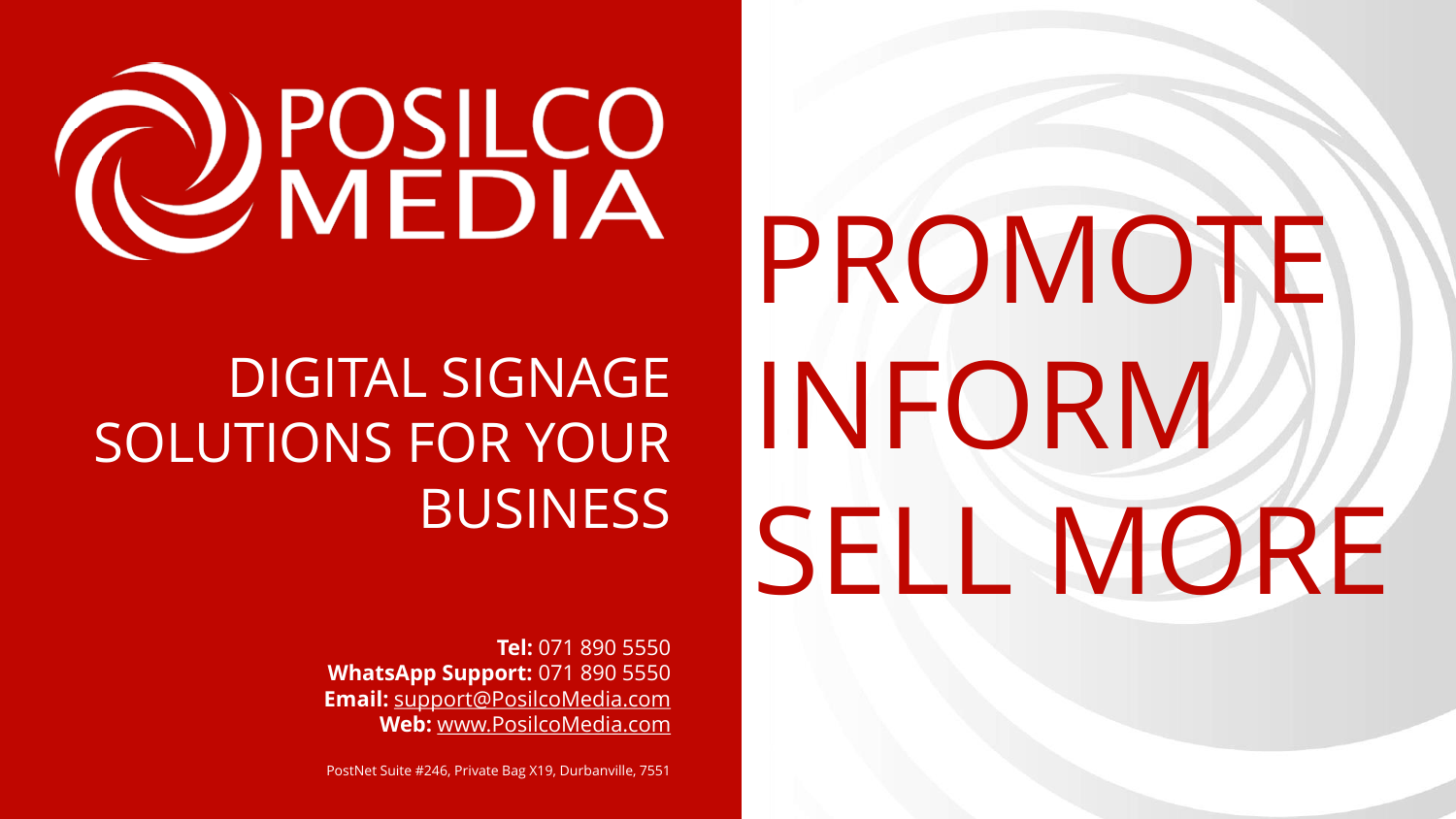# WHAT IS DIGITAL SIGNAGE? ENSURE BRAND CONSISTENCY

Digital signage is digital video content or images and text displayed on a screen. The solution allows fantastic flexibility and has the potential to have a powerful impact on your business.

In place of traditional print advertisements, menus, posters or signs, the digital images and video that make up the signage are displayed on a high-definition screen, or series of screens.

Content is uploaded to a cloud connected media player that delivers the content to the screen. Software on the media player determines how and when content is displayed on the screen.





### HIGHLIGHT PROMOTIONS AND UPSELL

### DRAW TRAFFIC TO SPECIFIC AREAS OF YOUR STORE

## SHARE INFORMATION

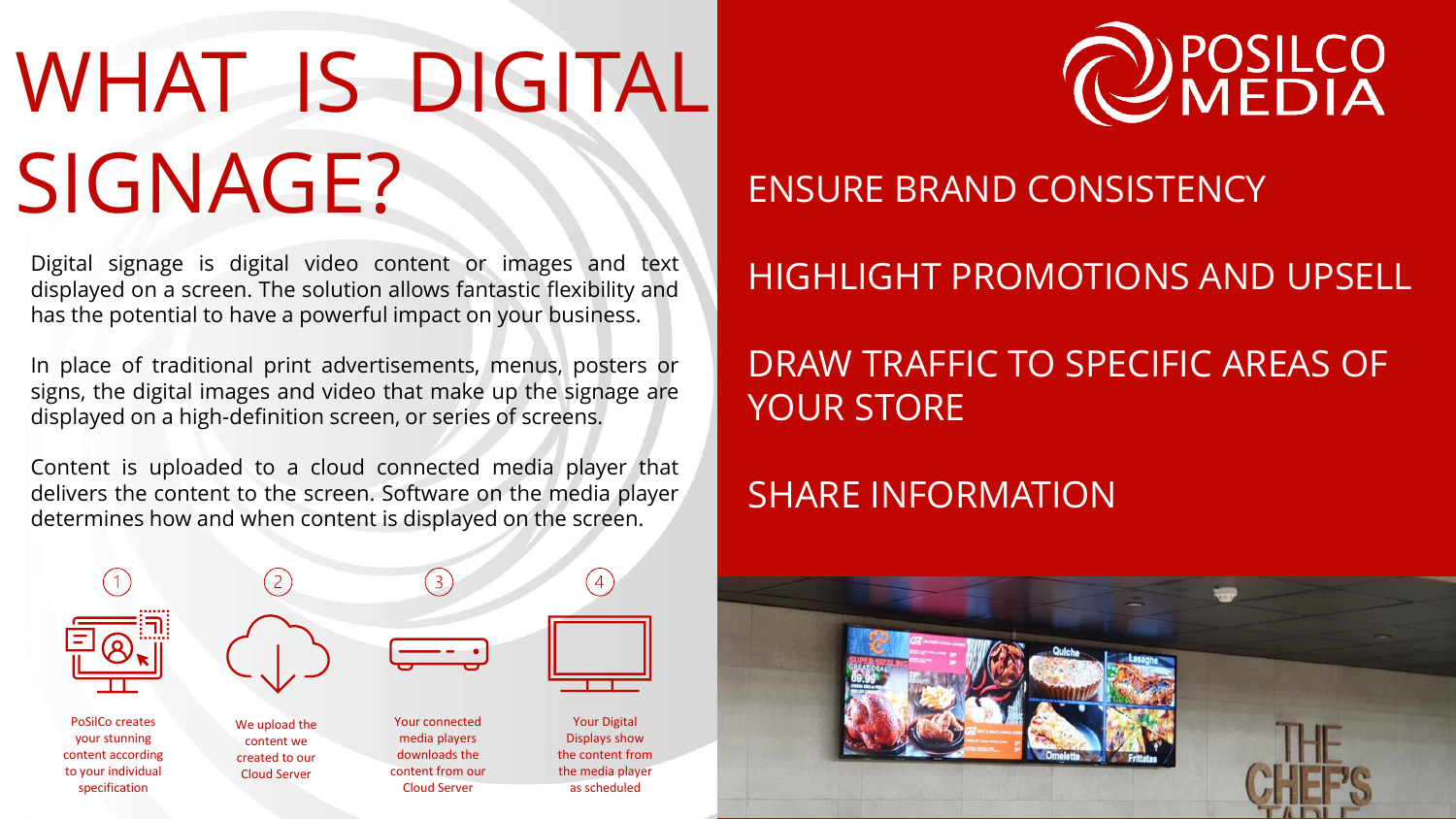# WHY POSILCO MEDIA?

Here at PoSilCo Media we have over **17 years' experience** in creating digital content. As a true end-to-end provider, offering media player hardware, brand and advertising consultation, content creation, content scheduling and support. **PoSilCo is experienced, knowledgeable & reliable. What more could you ask for?**

## ENGAGE CUSTOMERS INSPIRE PURCHASES GROW SALES



### END-TO-END PROVIDER

Hardware, software, screens, service, installation, content strategy and content design – you name it. PoSilCo covers all of your digital display needs.

### RELIABLE

Our rugged media players, software and cloud servers are designed for maximum reliability and performance ensuring that your screens never go dark.

### FAST & RESPONSIVE SUPPORT

Enjoy responsive technical support by phone, WhatsApp or email, online troubleshooting and onsite support.

## CONSULTATIVE APPROACH

We offer consultation on screen placement and content to help you get the most out of your digital media displays and create the best possible customer experience.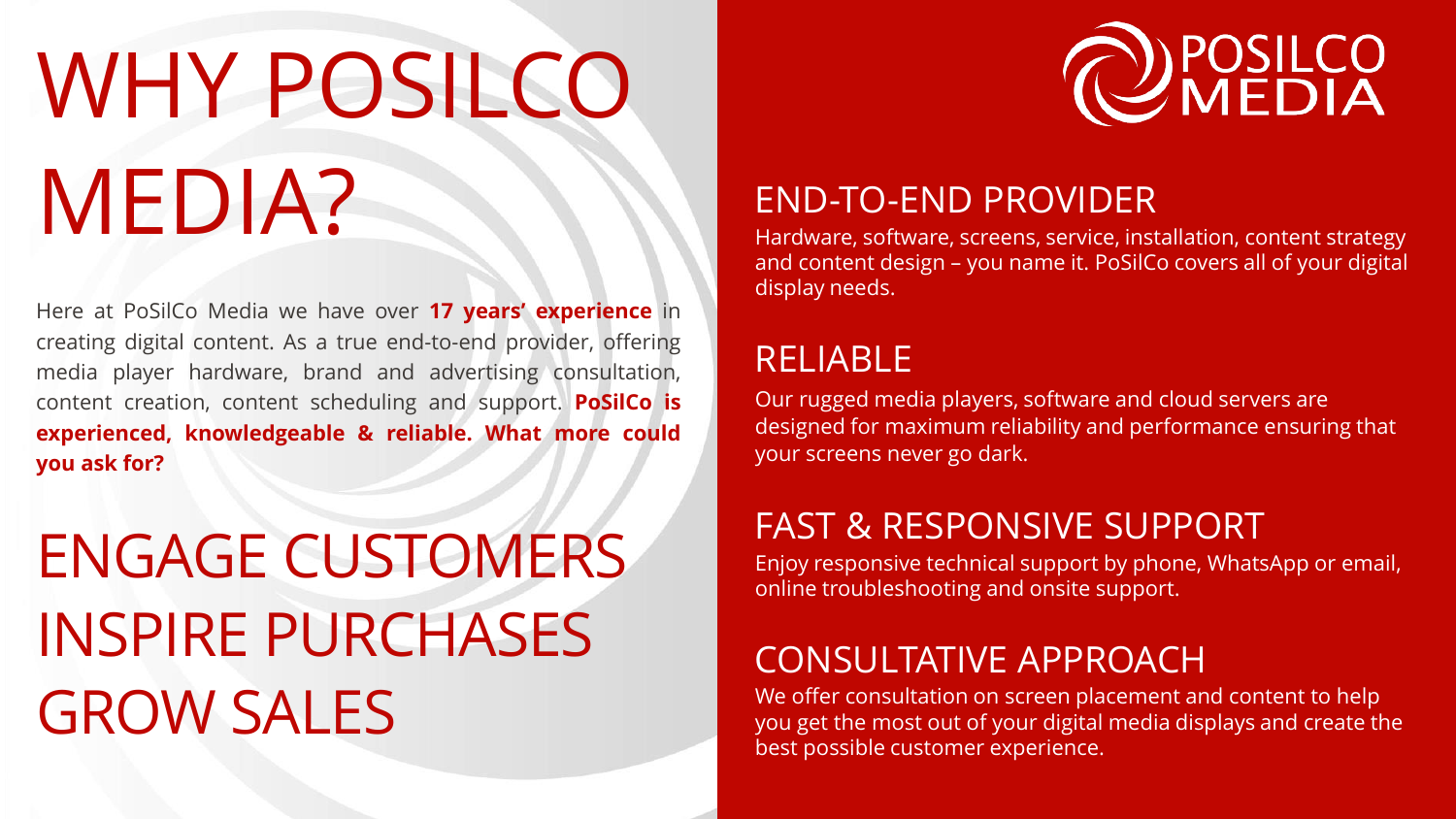# DRIVE LOYALTY INCREASE SALES





UPSELL AND CROSS-PROMOTE MORE EFFECTIVELY.

## MAXIMIZE SPACE WITH SCHEDULING.

REDUCE COSTS AND TURNAROUND TIMES.

EASILY COMPLY WITH MENU LABELLING LAWS.

IMPROVE MENU VISIBILITY AND STREAMLINE ORDERING.

REDUCE PERCEIVED WAIT TIMES.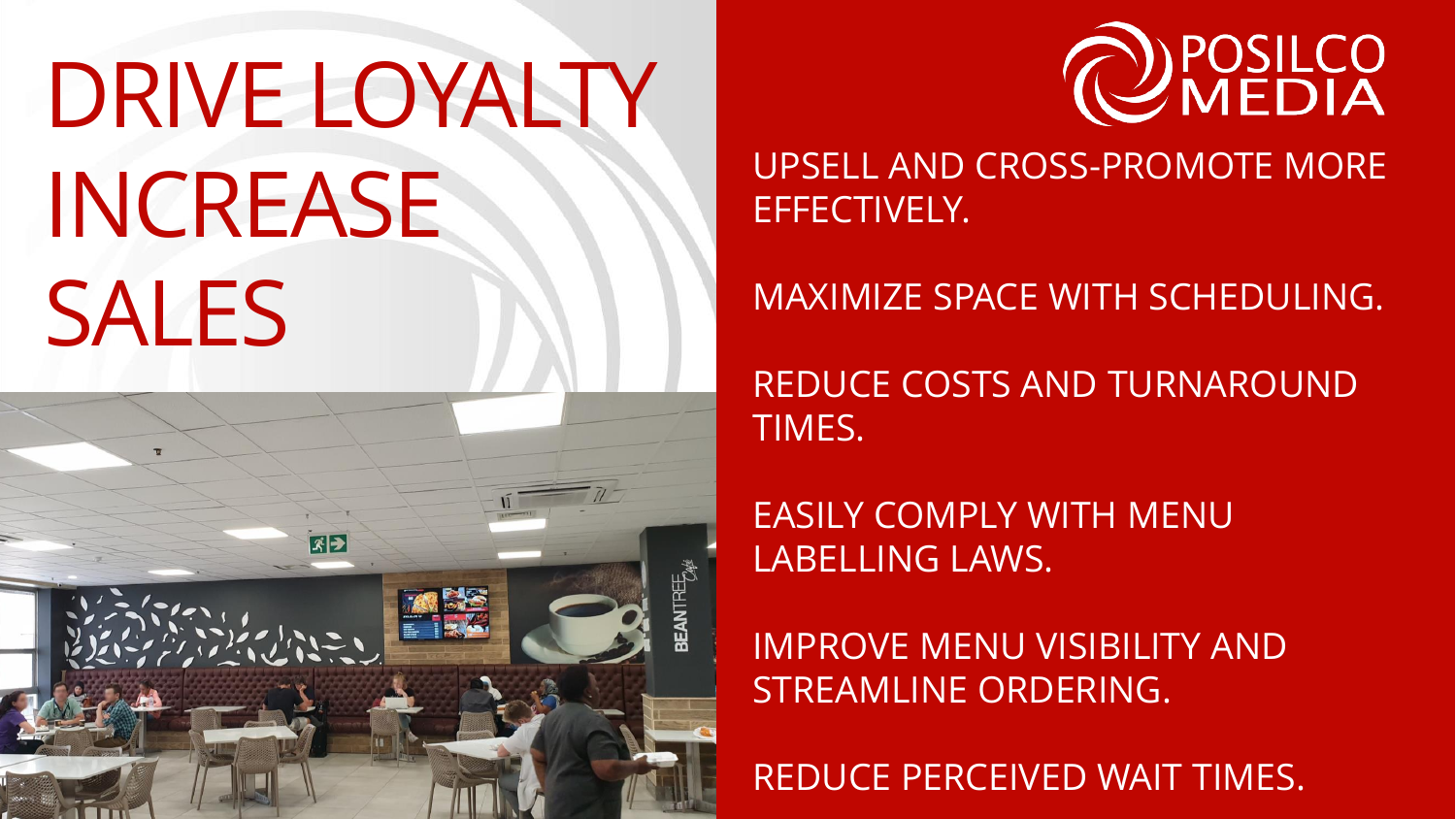## SOLUTIONS

### **DIGITAL MEDIA DISPLAYS FOR YOUR BUSINESS**

No matter what industry you serve, you have a need for digital media displays and PoSilCo has an affordable and reliable solution for you.





Here is a list of just some of the application possibilities. But in reality the application possibilities are endless.

### **RETAIL, HOSPITALITY, AUTOMOTIVE, HEALTH & LEISURE, SALON & SPA**

Product Pricing and Promotion, Cross Selling and Information Delivery.

#### **QUICK SERVICE RESTAURANTS, RESTAURANT & BAR**

Digital Menu Boards, Upselling and Promotions.

### **REAL ESTATE**

Display multiple properties with slideshows or virtual tours with property details at your agency premises. No more print and stick non engaging adverts in the window.

### **WORKPLACE DISPLAY SOLUTIONS**

Recognize a job well done, display job postings and safety tips or share HR information.

### **PLACES OF WORSHIP**

Create greater awareness, communicate your mission and keep members informed.